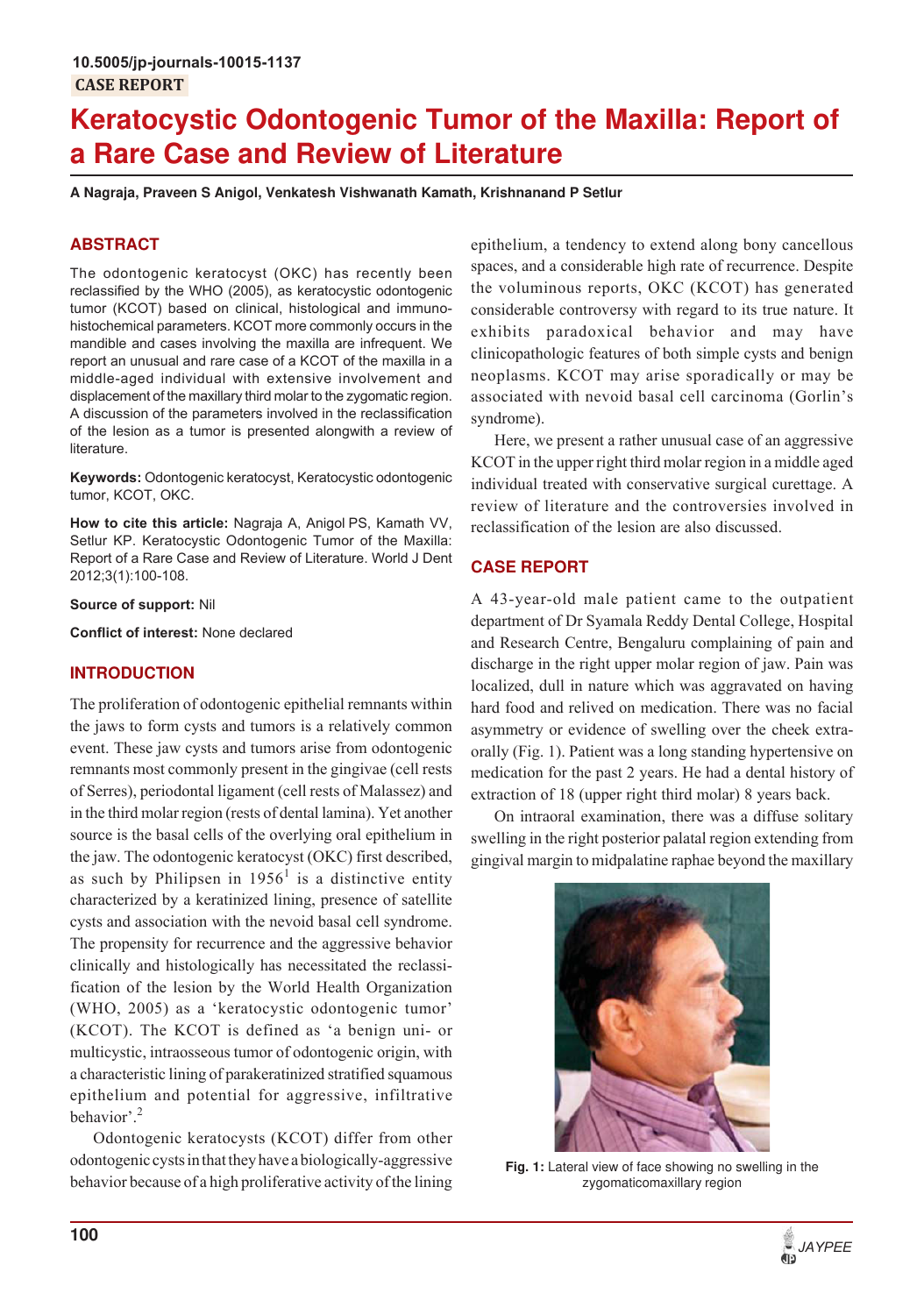*Keratocystic Odontogenic Tumor of the Maxilla: Report of a Rare Case and Review of Literature*



**Fig. 2:** Water's view showing radiolucency extending to base of zygoma



Fig. 4: Microscopy (×10) showing typical epithelial features of OKC (KCOT)



**Fig. 3:** Orthopantomograph showing apparent relationship to sinus

canine, measuring  $2 \times 3$  cm. The lesion was smooth and edematous on the alveolar ridge.

A purulent discharge through a sinus opening was noted on the crest of alveolar ridge.

Water's and Panoramic projections showed unilocular radiolucency in the molar area with tooth embedded near the tuberosity area (Figs 2 and 3). Border of the lesion was sclerotic and irregular in shape.

Under local anesthesia, an incisional biopsy of the lesion was carried out. A histopathological diagnosis of KCOT was returned. The patient was informed about the diagnosis and treatment modalities. In view of the known aggressive biological behavior and the extent of the lesion, a partial maxillectomy was advocated but the patient was quite insistent on a conservative approach not compromising maxillary function and esthetics. Having willingly accepted the possibility of a recurrence and signing consent he was posted for a surgical enucleation of the lesion under general



**Fig. 5:** Microscopy (×10) showing islands of OKC (KCOT) in the connective tissue

anesthesia. The lesion was approached intraorally via a vestibular incision in the maxilla. Intraoperatively the tooth was found to have been embedded posterior to the root of the zygomatic arch and was removed with great care. The lining was found to be friable in most places and a thorough curettage was carried out. Postcurettage the ends of bony margins were trimmed with a large bud-shaped bur initiating bone bleeds. Areas of copius bleeding were controlled with bone wax. Surprisingly no involvement of the maxillary sinus was noted. The operative site was closed primarily with a small opening for insertion of a drain. Adequate postoperative care facilitated the removal of the drain on the 5th postoperative day. The patient is under review and no signs of recurrence have been detected 1 year later.

Microscopic features of excised cyst tissue showed hyperplastic keratinized cystic lining with prominent palisading basal cell layer and nuclear hyperchromasia (Fig. 4). Islands of epithelium in the connective cyst wall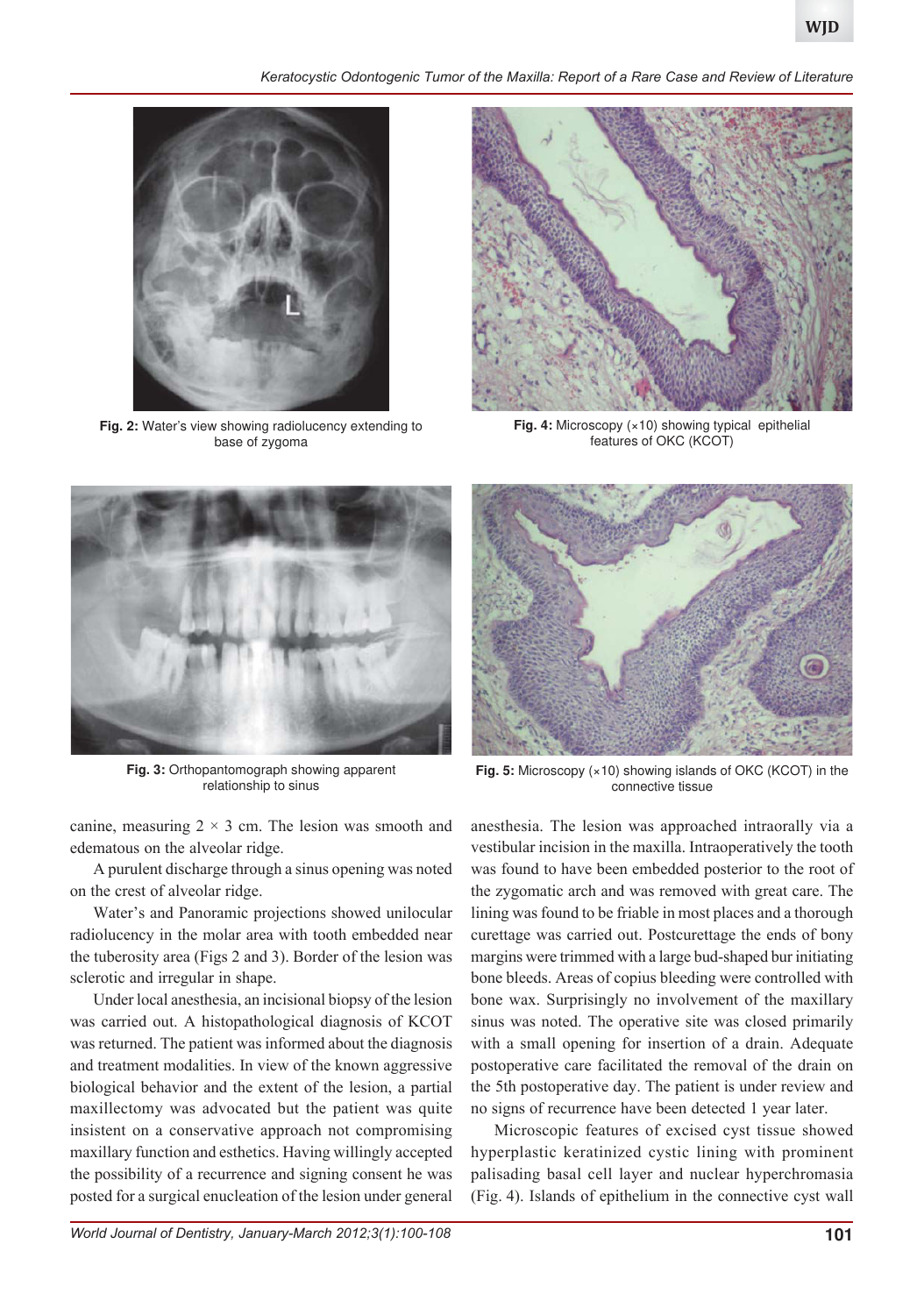also showed keratinization (Fig. 5). Immunohistochemical staining with cytokeratins 8 and 19 (CK 8 and 19) and with amelogenin antibodies were done. There was mild expression in the epithelial islands with CK 8 while CK 19 showed more intense expression. Amelogenin was negative in the epithelium. There was no evidence of sinus epithelium or sinus tissue in the given sections indicating the cavity to be separate from the sinus.

#### **DISCUSSION**

The odontogenic keratocyst was first described as a cholesteatoma.3,4 The term 'odontogenic keratocyst' was introduced by Philipsen  $(1956)$ .<sup>1</sup> Recently, the WHO<sup>2</sup> has redesignated this lesion as 'keratocystic odontogenic tumor' based on histological and behavioral characteristics.

KCOTs comprise approximately 11% of all cysts of the jaws.<sup>5</sup> They occur most commonly in the mandible, especially in the posterior body and ramus regions.<sup>2,6,7</sup> KCOT has a slight predilection for men and commonly occurs in the second and third decades of life.<sup>8</sup> They almost always occur within bone, although a small number of cases of peripheral KCOT have been reported.<sup>9</sup> Patients may present with swelling, pain and discharge or may be asymptomatic. Distinctive clinical features include a potential for local destruction and a tendency for multiplicity, especially when the lesion is associated with the nevoid basal cell carcinoma syndrome (NBCCS) or Gorlin-Goltz syndrome. KCOTs have a high recurrence rate, reportedly between 25 and  $60\%$ ;<sup>10</sup> when associated with NBCCS, the recurrence rate is about 82%.<sup>11</sup> The literature suggests that less than 1% of all cases of KCOT occur in the maxilla and exhibit sinus involvement.<sup>12</sup> The present case is unusual and rare in this regard.

Radiographically KCOT usually presents as a unilocular or a multilocular radiolucency with scalloped and welldefined margins. When the KCOT involves the maxilla, the radiographic appearance is usually a unilocular or multilocular radiolucency which may or may not be associated with an impacted tooth. Often lateral extension into the sinus is misinterpreted as a intrasinus lesion. A rational approach is to reserve CT scanning for lesions, particularly those involving the maxilla, where extension into the nasal cavity, orbit or pterygomaxillary space may be assessed with clarity.<sup>13</sup>

KCOT is difficult to diagnose clinically due to a relative lack of specific clinical and radiographic characteristics. Since, KCOT can be associated with the crown of an involved tooth, the lesion must be distinguished from a dentigerous cyst radiologically. Other cystic and neoplastic diseases, such as traumatic bone cyst, lateral periodontal cyst, central giant cell granuloma, ameloblastoma, ameloblastic fibroma and plasmacytoma , can present with the same radiologic features.

Histologically, KCOT typically displays a thin and friable wall. The cystic lumen may contain a clear liquid that is similar to a transudate of serum, or it may be filled with a cheesy substance that consists of keratinaceous debris. Inflammatory infiltrate is not a common finding in this cyst. The epithelial lining consists of a uniform layer of stratified squamous epithelium, usually six to eight cells in thickness. The epithelium-connective tissue interface is often flat and rete ridge formation is inconspicuous. Detachment of portions of the cyst-lining epithelium from the fibrous wall is usually observed. The luminal surface displays flattened parakeratotic epithelial cells, which present a wavy or corrugated appearance. The basal epithelial layer consists in a palisaded layer of cuboidal or columnar epithelial cells, which are often hyperchromatic. Small satellite cysts, cords, or islands of odontogenic epithelium may be observed within the fibrous wall. In case when there is an inflammatory process, the typical features of the KCOT may be changed.<sup>14,15</sup>

Histologically, KCOTs have been classified by some authors into parakeratotic and orthokeratotic subtypes. These types refer to the histologic characteristics of the lining and the type of keratin produced. Some pathologists think that the orthokeratotic subtype should be classified as a separate entity and termed orthokeratotic odontogenic cyst, because of its distinct histological features and substantially less aggressive behavior.<sup>16</sup> There is no clinical evidence to support, such a differentiation and recent trends indicate that with the lesion being diagnosed as a tumor rather than a cyst the treatment is aggressively directed to prevent recurrences.

The present case was rather unusual in that the maxillary involvement was quite extensive and there was a hint clinically and radiologically of involvement of the maxillary sinus. This was disproved surgically and confirmed by the absence of sinus lining in the histology. In a report on a KCOT in the maxilla associated with an unerupted malformed tooth the cyst lining showed metaplastic changes to pseudostratified ciliated columnar cells and areas bordering the nasal cavity had frank respiratory lining.<sup>17</sup>

#### **KCOT as Neoplasm**

In 1967, Toller<sup>18</sup> suggested that the KCOT may best be regarded as a benign neoplasm rather than a conventional cyst based on its clinical behavior. In 1984, Ahlfors<sup>19</sup> suggested that:

'KCOT should be recognized as a true, benign cystic epithelial neoplasm'. Currently, the  $WHO<sup>2</sup>$  has reclassified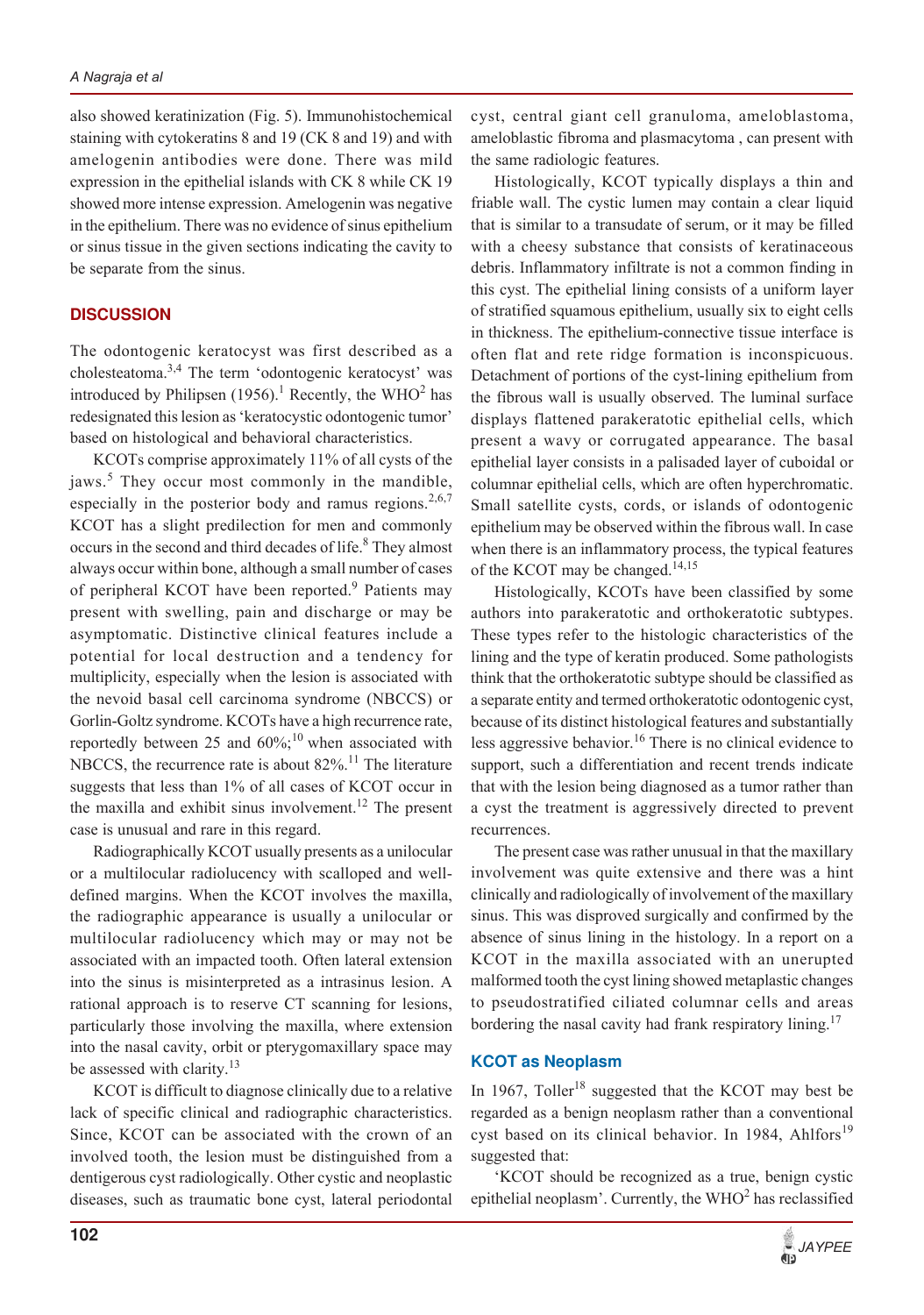| potential of KCOTs and comparison with other lesions                                                                                                         |                                                                                                                                               |                                                        |                             |                                                    |  |  |
|--------------------------------------------------------------------------------------------------------------------------------------------------------------|-----------------------------------------------------------------------------------------------------------------------------------------------|--------------------------------------------------------|-----------------------------|----------------------------------------------------|--|--|
| <b>Examination parameter</b><br>Comparative analysis vis-á-vis other lesions                                                                                 |                                                                                                                                               |                                                        |                             |                                                    |  |  |
|                                                                                                                                                              | OKC/KCOT                                                                                                                                      | Other cysts                                            | Odontogenic tumors          | <b>Other lesions</b><br><i>(inc dental lamina)</i> |  |  |
| Growth parameters<br>Mitotic value of<br>epithelium <sup>20</sup>                                                                                            | $0-19$ (mean $8.0$ )                                                                                                                          | 2.3 (nonodontogenic<br>cysts)<br>4.5 (radicular cysts) | Similar to<br>ameloblastoma | Similar to dental<br>lamina                        |  |  |
| Mean labeling indices <sup>21</sup><br>(using tritiated thymidine<br>by autoradiography on<br>tissue culture media)                                          | 13%                                                                                                                                           | 1.7%                                                   | <b>NA</b>                   | 7.0% (human buccal<br>mucous membrane)             |  |  |
| Proliferating pattern of<br>epithelium and connective<br>tissue (using $H_3$ -thymidine) <sup>22</sup>                                                       | 4.5 cells per mm <sup>2</sup>                                                                                                                 | 0.51 cells per $mm2$<br>(radicular cyst)               | <b>NA</b>                   | <b>NA</b>                                          |  |  |
|                                                                                                                                                              | More irregular<br>(in groups and<br>clusters)                                                                                                 | More<br>homogeneous                                    | <b>NA</b>                   | <b>NA</b>                                          |  |  |
| Molecular studies<br>enzymes                                                                                                                                 |                                                                                                                                               |                                                        |                             |                                                    |  |  |
| Oxidative enzymes<br>(NADH2- and NADPH2-<br>diaphorase, glucose-6-<br>phosphate, dehydrogenase,<br>glutamate dehydrogenase) <sup>23</sup>                    | Well-defined strong<br>cytoplasmic activity<br>through the full<br>thickness of<br>epithelium,<br>particularly strongly<br>in the basal layer | Uneven and consistently<br>weaker enzyme<br>reactions  | <b>NA</b>                   | <b>NA</b>                                          |  |  |
| Acid phosphatase <sup>23</sup>                                                                                                                               | <b>Strong</b>                                                                                                                                 | Weak                                                   | <b>NA</b>                   | <b>NA</b>                                          |  |  |
| Leucine aminopeptidase <sup>23</sup>                                                                                                                         | Strong                                                                                                                                        | Weak                                                   |                             |                                                    |  |  |
| $ATP-ase23$                                                                                                                                                  | Strong                                                                                                                                        | Weak                                                   | <b>NA</b>                   | <b>NA</b>                                          |  |  |
| Quantitative estimation<br>of other dehydrogenases<br>(succinate, lactate, glutamate,<br>glucose-6-phosphate,<br>glycerophosphate) <sup>24</sup>             | <b>G6PD levels</b><br>1.49-3.49 times<br>higher<br>Lactate<br>dehydrogenase<br>levels lower<br>Others same                                    | $\mathbf{1}$<br>LD levels higher<br>Others same        | <b>NA</b>                   | <b>NA</b>                                          |  |  |
| Lactoferrin <sup>25</sup>                                                                                                                                    | Higher<br>(but inconsistent)                                                                                                                  | Lower                                                  | <b>NA</b>                   | <b>NA</b>                                          |  |  |
| Keratocyst antigen <sup>26</sup>                                                                                                                             | Detected; related<br>to keratin (but no<br>follow-up papers)                                                                                  | Undetected                                             | <b>NA</b>                   | <b>NA</b>                                          |  |  |
| Blood group antigen <sup>27</sup>                                                                                                                            |                                                                                                                                               |                                                        |                             |                                                    |  |  |
| A<br>$\sf B$                                                                                                                                                 | $+ve$<br>$+ve$                                                                                                                                | $+ve$<br>$+ve$                                         | $-ve$<br>$-ve$              | <b>NA</b><br><b>NA</b>                             |  |  |
| H type 2                                                                                                                                                     | $+ve$                                                                                                                                         | $+ve$                                                  | $-ve$                       | <b>NA</b>                                          |  |  |
| N-acetyl lactosamine                                                                                                                                         | -ve                                                                                                                                           | $+ve$                                                  | -ve                         | <b>NA</b>                                          |  |  |
| Keratocyst markers<br>Soluble protein levels <sup>28</sup><br>Smear from aspirated<br>cyst fluid (stained by<br>rhodamine<br>autofluorescence) <sup>29</sup> | <4.0 gm/100 ml<br>keratin squames                                                                                                             | >5.0 gm/100 ml<br>absent                               | <b>NA</b>                   | <b>NA</b>                                          |  |  |
| <b>Resorption parameters</b>                                                                                                                                 |                                                                                                                                               |                                                        |                             |                                                    |  |  |
| Collagenase <sup>30</sup>                                                                                                                                    | High                                                                                                                                          | Low                                                    | <b>NA</b>                   | <b>NA</b>                                          |  |  |
| $1L-1\alpha$<br>$1L-6$                                                                                                                                       | High<br>Inconclusive                                                                                                                          | Low<br>High                                            | <b>NA</b><br><b>NA</b>      | <b>NA</b><br><b>NA</b>                             |  |  |
| <b>TNF</b>                                                                                                                                                   | Inconclusive                                                                                                                                  | High                                                   | <b>NA</b>                   | <b>NA</b>                                          |  |  |
| $MMP-9^{32}$                                                                                                                                                 | High                                                                                                                                          | Low                                                    | <b>NA</b>                   | NA.                                                |  |  |

**Table 1:** Comparative analysis of various parameters assessed for determining neoplastic

*Contd...*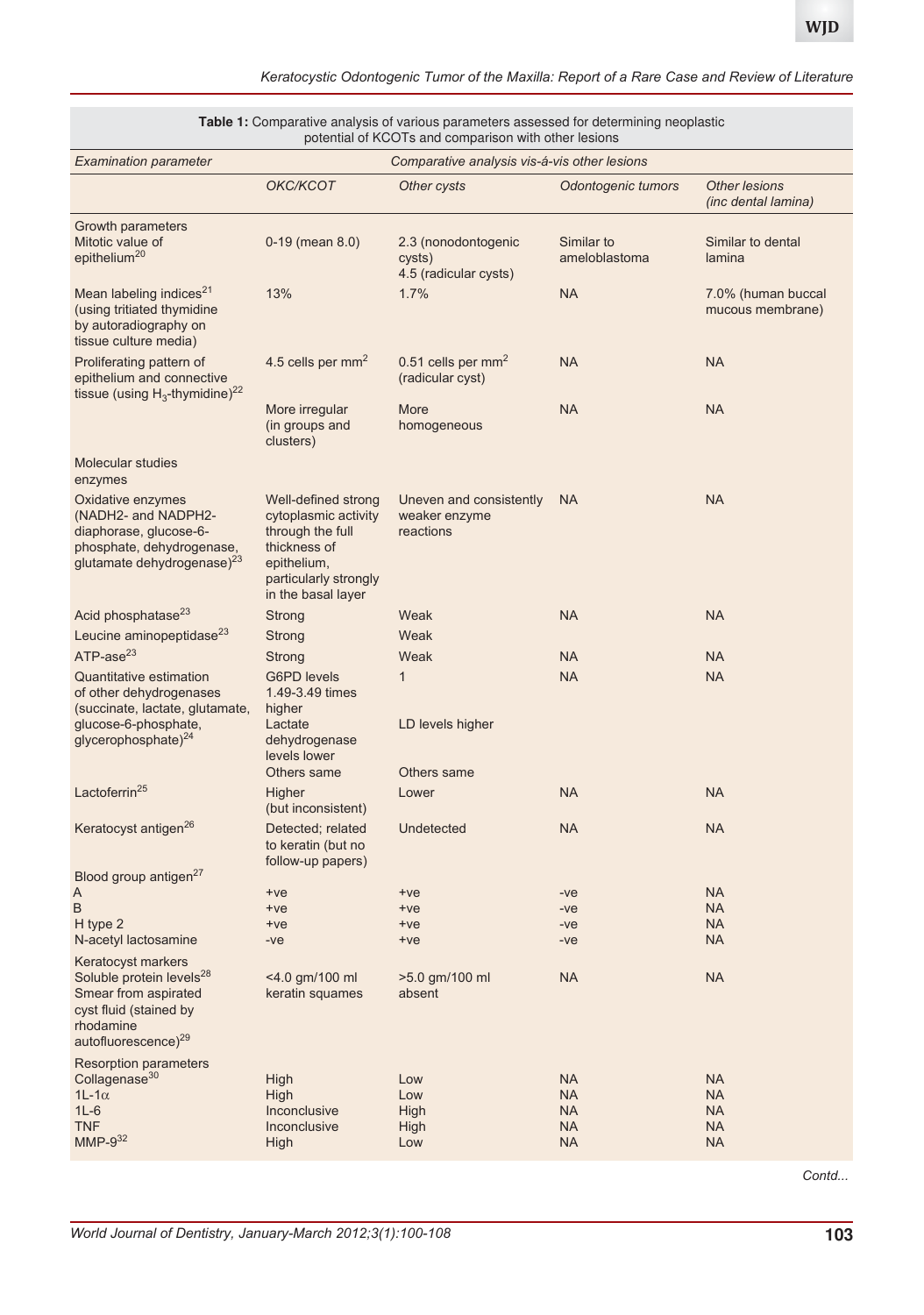**104**

*Contd...*

| Width of collagen fibers                  |                                                                                    |                 |                 |                     |
|-------------------------------------------|------------------------------------------------------------------------------------|-----------------|-----------------|---------------------|
| in cyst wall <sup>33</sup> (distribution) | Same                                                                               | Same            | Same            |                     |
| Thin $(0.8 \mu m)$ or less)               | Higher                                                                             | Lower           | Higher          | <b>NA</b>           |
| Thick (1.6-2.4 µm)                        |                                                                                    |                 |                 |                     |
| Parathyroid hormone                       | Higher                                                                             | Lower           | <b>NA</b>       | <b>NA</b>           |
| related protein                           |                                                                                    |                 |                 |                     |
| (PTHrP) <sup>34</sup>                     |                                                                                    |                 |                 |                     |
| <b>Generic studies</b>                    |                                                                                    |                 |                 |                     |
| Gp38 <sup>35</sup>                        | +ve only in                                                                        | $-ve$           | $-ve$           | <b>NA</b>           |
|                                           | parakeratinized                                                                    |                 |                 |                     |
|                                           | variety                                                                            |                 |                 |                     |
| p53 <sup>36,37</sup>                      | $+ve$                                                                              | $-ve$           | <b>NA</b>       | <b>NA</b>           |
| Ki-6738                                   | +ve/higher                                                                         | +ve/lower       | <b>NA</b>       | <b>NA</b>           |
| PCNA <sup>39</sup>                        | +ve (more in                                                                       | -ve             | +ve/highest     | <b>NA</b>           |
|                                           | inflamed cysts)                                                                    |                 |                 |                     |
| AgNORs <sup>40</sup>                      | +ve (mostly in                                                                     | +ve (weakly)    | <b>NA</b>       | <b>NA</b>           |
|                                           | inflamed cysts)                                                                    |                 |                 |                     |
| <b>Bcl-141</b>                            | +ve in syndromic                                                                   | <b>NA</b>       | <b>NA</b>       | <b>NA</b>           |
|                                           | <b>OKC</b>                                                                         |                 |                 |                     |
|                                           | -ve in sporadic                                                                    |                 |                 |                     |
|                                           | <b>OKC</b>                                                                         |                 |                 |                     |
| <b>Bcl-2<sup>41</sup></b>                 | $+ve$                                                                              | <b>NA</b>       | <b>NA</b>       | <b>NA</b>           |
| PTCH <sup>41</sup>                        | Inactivated in                                                                     | <b>NA</b>       | <b>NA</b>       | N A                 |
|                                           | syndromic cases                                                                    |                 |                 |                     |
| <b>Cytokeratin markers</b>                |                                                                                    |                 |                 |                     |
| CK 842                                    |                                                                                    |                 |                 |                     |
| CK 5/642                                  | Higher                                                                             | Higher          | Higher          |                     |
| CK 742                                    | > RC                                                                               | >RC and OKC     | $<$ DC          |                     |
| CK 1042                                   | Higher                                                                             | $<$ OKC         | $<$ DC          |                     |
| CK 1342                                   | <dc and="" rc<="" td=""><td><math>&gt;</math>OKC</td><td>&gt;DC</td><td></td></dc> | $>$ OKC         | >DC             |                     |
| CK 1742                                   | Higher                                                                             | $<$ RC          | $<$ OKC         |                     |
| CK 1942                                   | Almost absent                                                                      | $DC = RC +$     | $RC = DC$       | Higher <sup>1</sup> |
| Podoplanin43,44                           | ++ in KCOTs                                                                        | in DCs only     |                 |                     |
|                                           | + in OOCs                                                                          | associated with |                 |                     |
|                                           |                                                                                    | inflammation    |                 |                     |
| Laminin-545                               | Higher                                                                             | Higher          | Higher          |                     |
| $MMP-845$                                 | Nil                                                                                | Higher          | <b>Nil</b>      |                     |
| $MMP-245$                                 | Higher                                                                             | Less, $RC = DC$ | Less, $RC = DC$ |                     |
| MMP-1345                                  | Higher                                                                             | $<$ RC          | $\overline{DC}$ |                     |
| Perlecan <sup>46</sup>                    | Higher                                                                             | <b>Nil</b>      | <b>NII</b>      |                     |
| S100                                      | Almost absent                                                                      | $<$ RC          | $\overline{DC}$ |                     |

the lesion as an odontogenic tumor. Several factors form the basis of this decision. Table 1 presents an overview of most factors assessed in OKC (KCOT) gleaned from literature and its comparison with other odontogenic and oral tissues to support this view.

# **Behavior**

The lesion is well established as locally destructive and highly recurrent. The statistical figures indicate that the behavior is more akin to tumors than to odontogenic cysts.10,11

Parameters assessed for aggressive behavior include collagenase, interleukin-6 (IL-6), interleukin-1alpha (IL-1a), tumor necrosis factor (TNF) and matrix metalloproteinase-9 (MMP-9). Both collagenase and IL-1a were found to be consistently high in KCOTs as compared with other cysts and odontogenic lesions. The results for the other factors were generally inconclusive.

# **Histopathology**

Histological parameters which have prompted the inclusion of this lesion as a tumor include: (1) Frequent budding of basal cells into the connective tissue, (2) common presence of satellite cysts with features of independent potential for development, (3) a high mitotic index of epithelial cells in the range observed in tumors, (4) more growth potential of epithelial cells as indicated by thymidine labeling of cyst epithelial cells grown in tissue culture (indices are almost double that of normal epithelium and about 7 times more than that of odontogenic cysts).

The mitotic index of KCOT is similar to that of ameloblastoma and high compared to the other odontogenic cysts. This feature suggests the proliferative activity of epithelium of KCOT as a neoplasm similar to an ameloblastoma.<sup>15</sup> The proliferating pattern of KCOT was mainly in the basal and suprabasal cells of epithelium as marked with H3-thymidine, which showed a higher rate of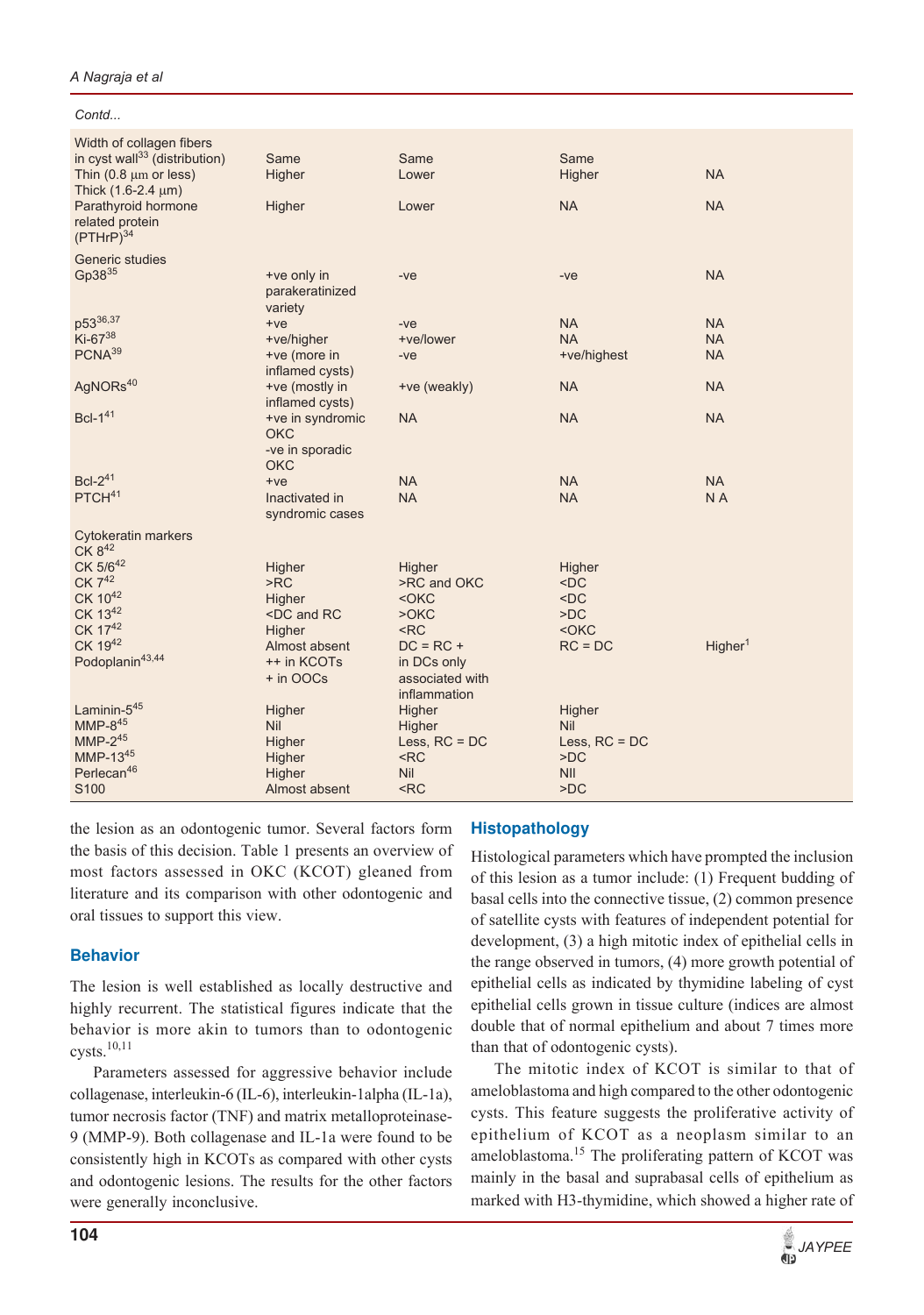proliferation than the radicular cyst with a mean value of 4.5 proliferating cells per  $mm<sup>2</sup>$  compared with a mean value of 0.51 proliferating cells per  $mm<sup>2</sup>$  in the radicular cyst. It was also noted that proliferation of the epithelium and the connective tissue of the OKC was irregular and in clusters, not homogeneous. Further, it has been the type of growth mimicked by ameloblastoma corresponds to that of KCOT.<sup>16</sup> We suggest that the differential mode of growth of KCOT compared with other odontogenic cyst is because of high level of mitotic activity of KCOT epithelium, and nonhomogeneous growth potential of KCOT epithelium can be due to the potent active cells differentiation at different site at a given time. Thus, these features drag OKC toward the odontogenic tumor category naming it as KCOT.

# **Antigenic Expression**

Keratocyst antibody (KCA) antigen was isolated by a double antibody fluorescence technique from the cystic fluid of KCOTs that was found localized to epithelial cells. This was not present in the other cysts. It was suggested that the keratin might become soluble in the cyst fluid by proteolysis and that the relationship of keratin and KCA would enable the use of commercially available antikeratin antibodies in the preoperative diagnosis of the KCOT. Surprisingly no follow-up studies were noted in the literature.<sup>16</sup> We strongly feel that use of antikeratin antibody could be beneficial for the diagnosis of KCOTs.

Blood group antigen A, B and H type-II were found to be expressed in sporadic KCOTs and other nonkeratinizing odontogenic cysts but negative in ameloblastomas.16 Similar findings were observed in another study but the type of expression in follicular cyst and radicular cyst was different from that of KCOTs and none of the ameloblastomas expressed the antigens.<sup>22</sup> Other molecule, such as N-acetyl lactosamine was present in other odontogenic cysts but KCOTs and ameloblastomas failed to demonstrate the same.<sup>16,22</sup> It has suggested that these immunohistochemical findings can be used to distinguish cysts from tumors.

Toller stated that protein content of 4.0 gm/100 ml suggests OKC (KCOT) whereas above 5.0 gm/100 ml suggests radicular/dentigerous/fissural cysts.<sup>3</sup> Also the smears made from the cystic fluid when stained with rhodamine B fluorescence method demonstrated keratinized squames. Thus, it was suggested that both cytological assessment and protein estimation can be useful in predicting the occurrence of KCOT on aspirated samples.

Parathyroid hormone-related protein (or PTHrP) was found to be high in KCOTs compared with other odontogenic cysts.16 This is a protein member of the parathyroid hormone family. It is occasionally secreted by cancer cells (breast cancer, squamous cell carcinoma). However, it also has normal functions. PTHrP is critical in the intraosseous phase of tooth eruption where it acts as a signaling molecule to stimulate local bone resorption.<sup>24</sup> Studies<sup>25-27</sup> have been shown that ameloblastomas express PTHrP showing the resorption property and infiltrative behavior. This concept can explain the fact that the destruction caused by the KCOTs is more leading to expansion of the lesion suggesting their aggressive behavior.

GP38, an epithelial cell surface glycoprotein was expressed strongly in parakeratinized KCOTs. The expression was negative in KCOTs that were associated with the NBCCS and orthokeratinized KCOTs. Interestingly, a strong positive expression was seen in basal cell carcinoma (BCC). Dentigerous cysts also showed negativity, however positivity was observed in reduced enamel epithelium. It was also noted that ameloblastomas were negative for the reaction. Strong reaction in parakeratinized KCOTs suggested an alteration in gene expression that is also observed in BCCs but not in normal tissues and it was felt that this might support the view that the OKC (KCOT) had neoplastic potential.<sup>28</sup> Another study<sup>29</sup> showed similar results and suggested GP38 can be used to differentiate between the two varieties (parakeratinized and orthokeratinized). It has been suggested that whenever, there is loss of classic features of KCOTs due to inflammation this molecule may play a diagnostic role and differentiate aggressive (parakeratinized) and less aggressive (orthokeratinized) KCOTs.

# **Molecular and Enzyme Studies**

A host of enzymes have been assayed in KCOT and almost all studies show significantly higher levels as compared with other odontogenic cysts. Wherever, assessments have been done in comparison on normal oral epithelium and other odontogenic tumors most values show a range as seen in odontogenic tumors. Some of the enzymes assayed have been oxidative enzymes like NADH2- and NADPH2 diaphorase, glucose-6-phosphate dehydrogenase and glutamate dehydrogenase, acid phopshatase, leucine aminopeptidase, ATP-ase and lactoferrin.

Oxidative enzymes are the enzymes that catalyze the oxidation reaction using molecular oxygen to produce the ATPs in higher rate. Comparing the oxidative enzymes (NADH2- and NADPH2-diaphorase, glucose-6-phosphate dehydrogenase, glutamate dehydrogenase) with KCOT and other odontogenic cysts it was noted that strong reaction of these enzymes in the basal layer compared with other odontogenic cysts. The result for acid phosphatase was similar. It was suggested that incomplete removal of KCOT lining leads to high metabolic activity of the epithelium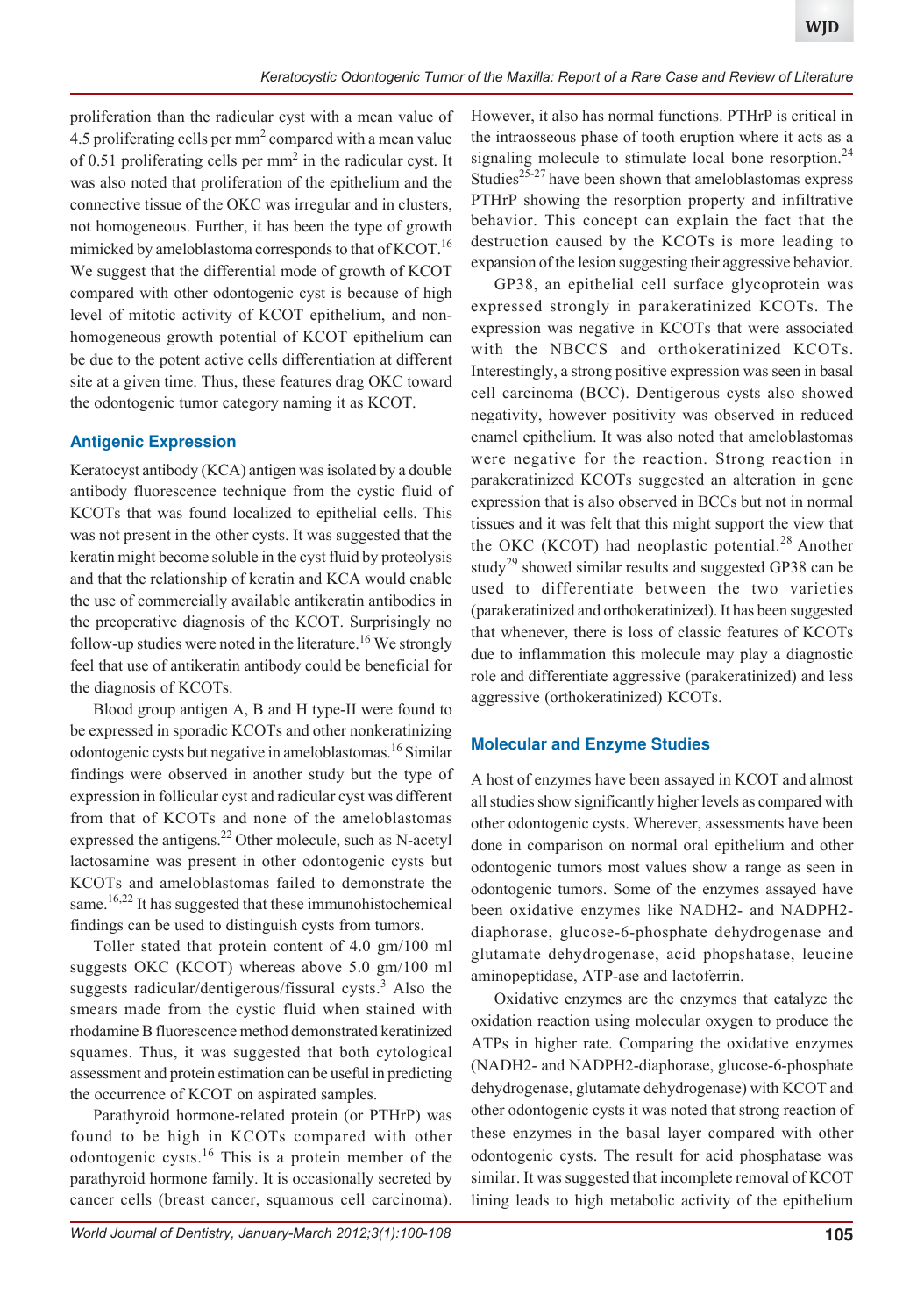demonstrated by high activity of oxidative enzymes representing glycolytic, citric acid and pentose-phosphate shunt mechanisms that may be likely factors for its high recurrence rate.<sup>16</sup> We agree and suggest that as the enzymes are biologically active substances that act substantially in well-coordinated manner catalyzing the reaction in forwarded manner provided suitable microenvironment as oxidative enzymes. A study<sup>17</sup> explains the high angiogenesis (mean microvascular density) in KCOT compared with dentigerous cyst. As angiogenesis is one of the crucial factor playing a dynamic role in neoplasms this might be the reason why the epithelium of KCOT grows readily with the help of these highly supportive oxidative enzymes and these two factors may be the reason for its recurrence potential.

Leucine aminopeptidase (LAP) is an exopeptidase that catalyzes the hydrolysis of amino acid residues, thus having a critical biological importance because of their role in protein degradation.18 High level of this enzyme was noted in the fibrous capsule of KCOTs and may have the role of invasiveness by collagenolysis. Further the same enzyme is found expressed in other malignant tumors.<sup>16</sup> We suggest that LAP by their action (collagenolysis) loosen the capsule wall that help the proliferating epithelium to grow murally as there is less mechanical obstruction from the connective tissue capsule. This might be the reason why satellite cysts are formed by actively growing epithelium.

Glucose 6-P dehydrogenase (G-6-PD) is a cytosolic enzyme that helps to prevent the oxidative damage of erythrocytes through NADPH.19 These levels were higher in KCOTs which is consistent with the clinical behavior. Also lactate dehydrogenase was found to be higher in radicular cysts than KCOTs describing the anaerobic conditions likely to be associated with the extensive inflammatory cell infiltrates and tissue necrosis.16 Thus, it can be noted that the G-6-PD protects the erythrocytes providing more oxygen to the oxidizing enzymes helping the epithelium to proliferate. In contrast, the same enzyme is not or least expressed in other odontogenic cysts, hence there is no proliferation. The absence of lactate dehydrogenase in KCOT explains why there is no inflammation in KCOT normally except when it is secondarily infected.

Lactoferrin is a protein belonging to transferrin family and is one of the components of the immune system of the body and has antimicrobial activity.<sup>20</sup> KCOT cystic fluid expressed less quantity of lactoferrin compared to the dentigerous cyst and radicular cyst. It was suggested that the least or none lactoferrin in the lumen describes the impermeable nature of the KCOTs epithelium to neutrophils.16 Another study also shows similar results.21 It can be noted here that the resistance caused by the KCOTs

is may be mainly because of its thickness and the superficial parakeratinization. This can also be due to the fact that the usual presentation of KCOTs is devoid of inflammation.

It has been shown that collagenase degraded the type-I and type-II collagen of KCOT capsule compared with the radicular cysts which showed lower rate of destruction. However, at the same time the type-III collagen was not affected significantly.<sup>16</sup> Collagenases are enzymes that break the peptide bonds in collagen.<sup>23</sup> This may be the one of the causes for the expansion of the KCOT capsule. Evaluation of the width of collagen fibers suggested that the collagen of the wall was loosely packed and might be composed of procollagens, intermediates or pathologic collagens rather than the tightly packed fibers as in the other cyst types. In contrast, this pattern had also been demonstrated in odontogenic tumors speculating that the stroma of the OKC could possibly be regarded not just as structural support, but also as playing a part in their neoplastic behavior.<sup>16</sup> This may be true as the collagenase degrades the collagen type-I and type-II; the wall is loosely packed with fibers. Further the collagen component in odontogenic tumors is not densely packed, thus the pattern of collagen arrangement can be used as differentiating factor between odontogenic tumors and odontogenic cysts using special stains like picrosirius red stain.

#### **Genetics**

p53 is a tumor suppressor protein that in humans is encoded by the TP53 gene. It regulates the cell cycle by functioning as tumor suppressor that is involved in preventing cancer. Thus, it has been described as 'the guardian of the genome', referring to its role in conserving stability by preventing genome mutation.<sup>30</sup> Normally,  $p53$  is not detected immunohistochemically because of short life but p53 protein that is produced by mutation of p53 gene is detectable. Many of the neoplasms are positive for p53 protein. It has been shown that KCOTs express p53 suggesting their neoplastic nature.<sup>31</sup>

Proliferating cell nuclear antigen (PCNA) is a marker of cell replication and is also associated with DNA repair process and stimulation by growth factors. A strong positivity was observed in KCOTs compared with dentigerous cysts and radicular cysts. Interestingly ameloblastomas had stronger positivity than KCOTs.

PTCH 'patched', a tumor suppressor gene involved in both NBCCS and sporadic KCOTs, occurs on chromosome 9q22.3-q31.36-40 normally, PTCH forms a receptor complex with the oncogene SMO 'smoothened' for the SHH 'sonic hedgehog' ligand. PTCH binding to SMO inhibit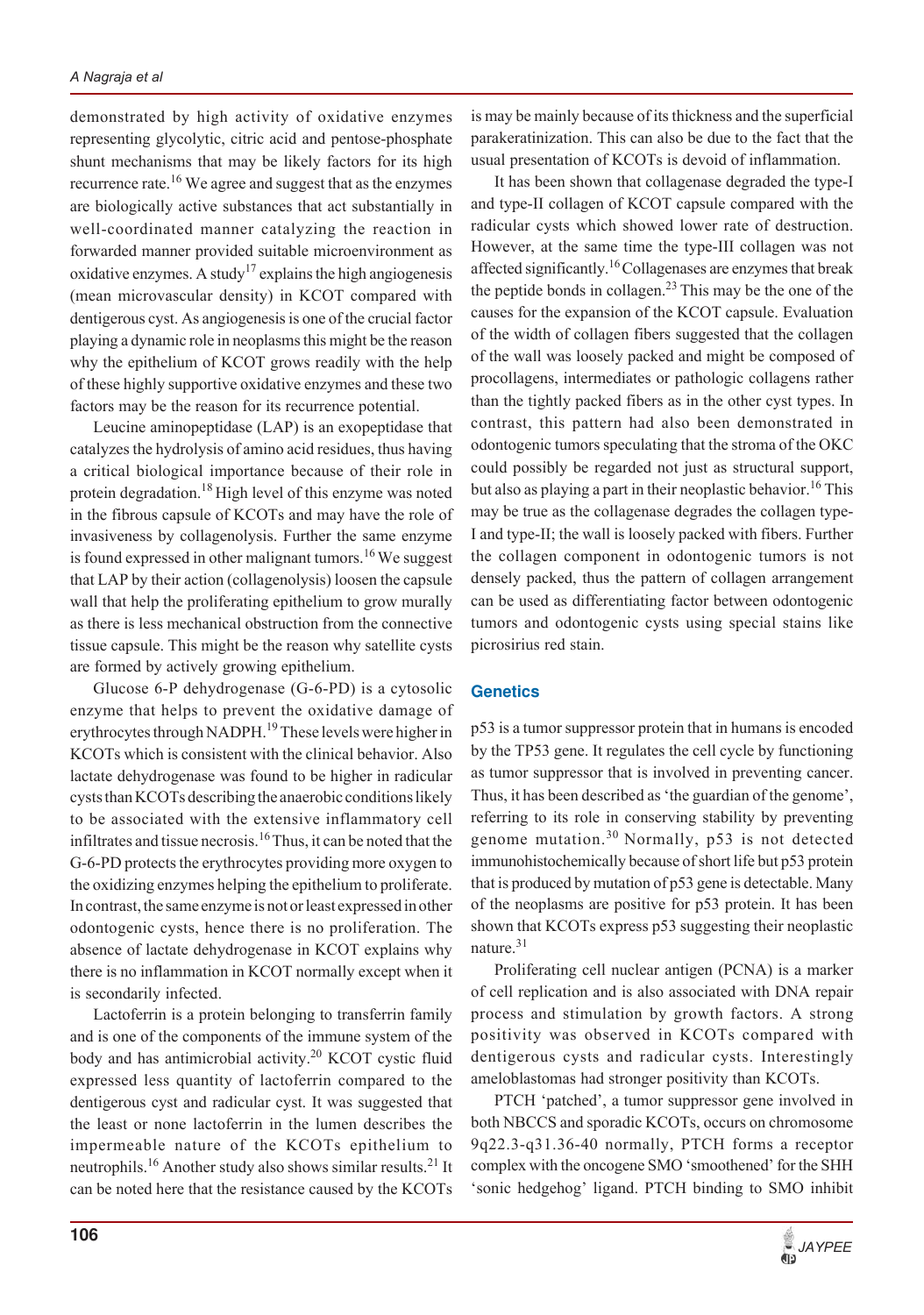growth-signal transduction. SHH binding to PTCH releases this inhibition.<sup>41</sup> If normal functioning of PTCH is lost, the proliferation-stimulating effects of SMO are permitted to predominate. Interestingly inactivation of PTCH was observed in KCOTs associated with NBCC syndromic cases. No studies were found in literature related to the expression of PTCH in nonsyndromic KCOTs.

#### **Other Markers**

Perlecan, a basement-membrane type heparin sulfate proteoglycan is found as an intraepithelial deposit in the epithelium of carcinoma in situs, odontogenic tumors and salivary gland tumors. Expression of perlecan was definitively demonstrated in the epithelium of KCOTs as compared with odontogenic cysts which showed no staining; supporting the neoplastic potential of the lesion. $46$ 

Downregulation of S100A8 protein was found in KCOTs as compared with normal expression in radicular and other odontogenic cysts. Such lack of expression is noted in carcinomas and odontogenic tumors and the authors strongly advise usage of this marker for odontogenic tumor differentiation.<sup>47</sup>

#### **CONCLUSION**

The reclassification of the odontogenic keratocyst as an odontogenic tumor has finally solved the piquant controversies on its aggressive behavior and penchant for recurrence. Adequate clinical, histologically, immunohistochemical and genetic data have been previewed before the change in nomenclature. Though treatment modalities are unlikely to change drastically overnight especially in face of opposition by patients (as in our case) the potential for aggressive growth and recurrence should certainly prompt the surgeon to be more radical in his approach than in the past.

#### **REFERENCES**

- 1. Philipsen HP. Om keratocyster (kolesteatom) i kæberne. Tandlaegebladet 1956;60:963-81.
- 2. Barnes L, Eveson JW, Reichart P, Sidransky D (Eds). Pathology and genetics of head and neck tumours. Lyon: IARC Press; WHO classification of tumours series, 2005.
- 3. Hauer A. Ein Cholesteatom im linken Unterkiefer unter einem retinierten Weisheitszahn. Zeitschrift fur Stomatologie 1926;24:40-59.
- 4. Kostecvka F. Ein Cholesteatom im Unterkiefer. Zeitschrift fur Stomatologie (Wien) 1929;27:1102-08.
- 5. Maurette PE, Jorge J, de Moraes M. Conservative treatment protocol of odontogenic keratocyst: A preliminary study. J Oral Maxillofac Surg 2006;64(3):379-83.
- 6. Browne RM. The odontogenic keratocyst: Clinical aspects. Br Dent J 1970;128(5):225-31.
- 7. Brannon RB. The odontogenic keratocyst. A clinicopathologic study of 312 cases. Part I. Clinical features. Oral Surg Oral Med Oral Pathol 1976;42(1):54-72.
- 8. Blanchard SB. Odontogenic keratocysts: Review of the literature and report of a case. J Periodontol 1997;68:306-11.
- 9. Angela C, Chia James R, Owings Jr, Susan Muller MS, Greenville SC. Peripheral odontogenic keratocyst: Report of two cases and review of the literature. Oral Surg Oral Med Oral Pathol Oral Radiol Endod 2005;99:71-78.
- 10. Sapp JP, Eversole LR, Wysocki GP. Contemporary oral and maxillofacial pathology. (2nd ed). St Louis: Mosby 2004:54.
- 11. Dominguez FV, Keszler A. Comparative study of keratocysts, associated and non-associated with nevoid basal cell carcinoma syndrome. J Oral Pathol 1988;17(1):39-42.
- 12. Çakur B, Miloglu O, Yolcu U, Goregen M, Gursan N. Keratocystic odontogenic tumor invading the right maxillary sinus: A case report. Journal of Oral Science 2008;50:345-49.
- 13. Kerr JT, Steger J, Sorensen D. Midline maxillary odontogenic keratocyst. Ann Otol Rhinol Laryngol 2004;113:9-12.
- 14. Neville BW, Damm DD, Allen CM, Bouquot JE (eds). Patologia oral and maxillofacial. (2nd ed). Rio de Janeiro, Guanabara Koogan, 2004.
- 15. Shear M, Speight P. Cysts of the oral and maxillofacial regions (4th ed). Oxford: Blackwell Munksgaard 2007:6-58.
- 16. Woolgar JA, Rippin JW, Browne RM. A comparative study of the clinical and histological features of recurrent and nonrecurrent odontogenic keratocysts. J Oral Pathol 1987;16(3): 124-48.
- 17. Yamazaki M, Cheng J, Nomura T, Saito C, Hayashi T, Saku T. Maxillary odontogenic keratocyst with respiratory epithelium: A case report. Journal of Oral Pathology and Medicine 2003;32:496-98.
- 18. Toller PA. Origin and growth of cysts of the jaws. Annals of the Royal College of Surgeons of England 1967;40:306-36.
- 19. Ahlfors E, Larsson A, Sjogren S. The odontogenic keratocyst: A benign cystic tumor? Journal of Oral and Maxillofacial Surgery 1984;42:10-19.
- 20. Main DMG. The enlargement of epithelial jaw cysts. Odontologisk Revy 1970;21:29-49.
- 21. Toller PA. Autoradiography of explants from odontogenic cysts. British Dental Journal 1971;131:57-61.
- 22. Scharffetter K, BaIz-Herrmann C, Lagrange W, Koberg W, Mittermayer C. Proliferation kinetics-study of the growth of keratocysts. Journal of Cranio-Maxillo-Facial Surgery 1989;17:226-33.
- 23. Magnusson BC. Odontogenic keratocysts: A clinical and histological study with special reference to enzyme histochemistry. Journal of Oral Pathology 1978;7:8-18.
- 24. Mason GI, Matthews JB. In situ determination of different dehydrogenase activity profiles in the linings of odontogenic keratocysts and radicular cysts. Histochemical Journal 1996;28:187-93.
- 25. Douglas CWI, Craig GT. Recognition of protein apparently specific to odontogenic keratocyst fluids. Journal of Clinical Pathology 1986;39:1108-15.
- 26. Kuusela P, Hormia M, Tuompo H, Ylipaavalniemi P. Demonstration and partial characterization of a novel soluble antigen present in keratocysts. Oncodevelopmental Biology and Medicine 1982;3:283-90.
- 27. Vedtofte P, Pindborg JJ, Hakomori SI. Relation of blood group carbohydrates to differentiation patterns of normal and pathological odontogenic epithelium. Acta Pathologica